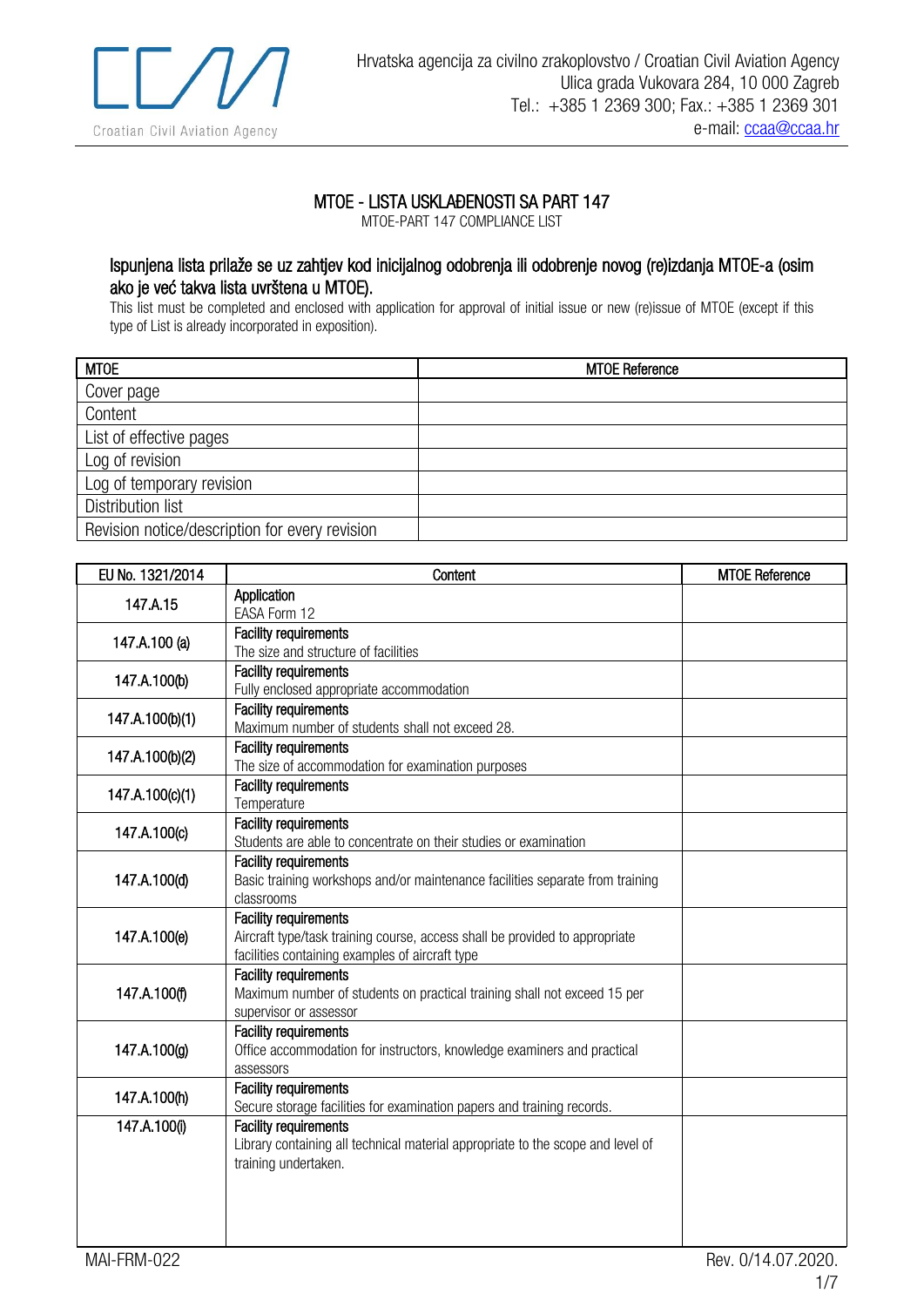

| EU No. 1321/2014 | Content                                                                                           | <b>MTOE Reference</b> |
|------------------|---------------------------------------------------------------------------------------------------|-----------------------|
| 147.A.105(a)     | Personnel requirements                                                                            |                       |
|                  | Accountable manager, resources                                                                    |                       |
|                  |                                                                                                   |                       |
|                  |                                                                                                   |                       |
| 147.A.105(b)     | Personnel requirements                                                                            |                       |
|                  | Nominated person or group of persons                                                              |                       |
|                  | Personnel requirements                                                                            |                       |
| 147.A.105(c)     | Sufficient staff to plan/perform knowledge and practical training, conduct                        |                       |
|                  | knowledge examinations and practical assessments<br>Personnel requirements                        |                       |
| 147.A.105(d)     | when another organisation is used to provide practical training and                               |                       |
|                  | assessments, such other organisation's staff may be nominated to carry out                        |                       |
|                  | practical training and assessments                                                                |                       |
|                  | Personnel requirements                                                                            |                       |
| 147. A.105(e)    | Combination of the roles of instructor, examiner and assessor                                     |                       |
|                  | Personnel requirements                                                                            |                       |
| 147.A.105(f)     | Established experience and qualifications of instructors, knowledge examiners                     |                       |
|                  | and practical assessors                                                                           |                       |
| 147.A.105(g)     | Personnel requirements                                                                            |                       |
|                  | Acceptance of knowledge examiners and practical assessors                                         |                       |
| 147.A.105(h)     | Personnel requirements                                                                            |                       |
|                  | Updating training at least every 24 months                                                        |                       |
| 147.A.110(a)     | Records of instructors, examiners and assessors                                                   |                       |
|                  | Records of all instructors, knowledge examiners and practical assessors                           |                       |
| 147.A.110(b)     | Records of instructors, examiners and assessors                                                   |                       |
|                  | Terms of reference for all instructors, knowledge examiners and practical                         |                       |
| 147.A.115(a)     | assessors<br>Instructional equipment                                                              |                       |
|                  | Each classroom shall have appropriate presentation equipment                                      |                       |
|                  | Instructional equipment                                                                           |                       |
| 147.A.115(b)     | Basic training workshops and/or maintenance facilities must have all tools and                    |                       |
|                  | equipment necessary to perform the approved scope of training                                     |                       |
|                  | Instructional equipment                                                                           |                       |
| 147.A.115(c)     | Basic training workshops and/or maintenance facilities must have an                               |                       |
|                  | appropriate selection of aircraft, engines, aircraft parts and avionic equipment.                 |                       |
| 147.A.115(d)     | Instructional equipment                                                                           |                       |
|                  | The aircraft type training organisation must have access to the appropriate                       |                       |
|                  | aircraft type.                                                                                    |                       |
| 147.A.120(a)(1)  | Maintenance training material                                                                     |                       |
|                  | Course material provided to the student - basic knowledge syllabus specified in                   |                       |
|                  | Annex III (Part-66) for the relevant AML category or subcategory<br>Maintenance training material |                       |
| 147.A.120(a)(2)  | Course material provided to the student - course content required by Annex III                    |                       |
|                  | (Part-66) for the relevant aircraft type and AML category or subcategory                          |                       |
|                  | Maintenance training material                                                                     |                       |
| 147.A.120(b)     | Students access to examples of maintenance documentation and technical                            |                       |
|                  | information                                                                                       |                       |
|                  | Records                                                                                           |                       |
| 147.A.125        | Keep training, examination and assessment records for an unlimited period                         |                       |
|                  | Training procedures and quality system                                                            |                       |
| 147.A.130(a)     | Procedures acceptable to the competent authority to ensure proper training                        |                       |
|                  | standards and compliance                                                                          |                       |
|                  | Training procedures and quality system                                                            |                       |
| 147.A.130(b)(1)  | Independent audit function to monitor training standards, the integrity of                        |                       |
|                  | knowledge examinations and practical assessments                                                  |                       |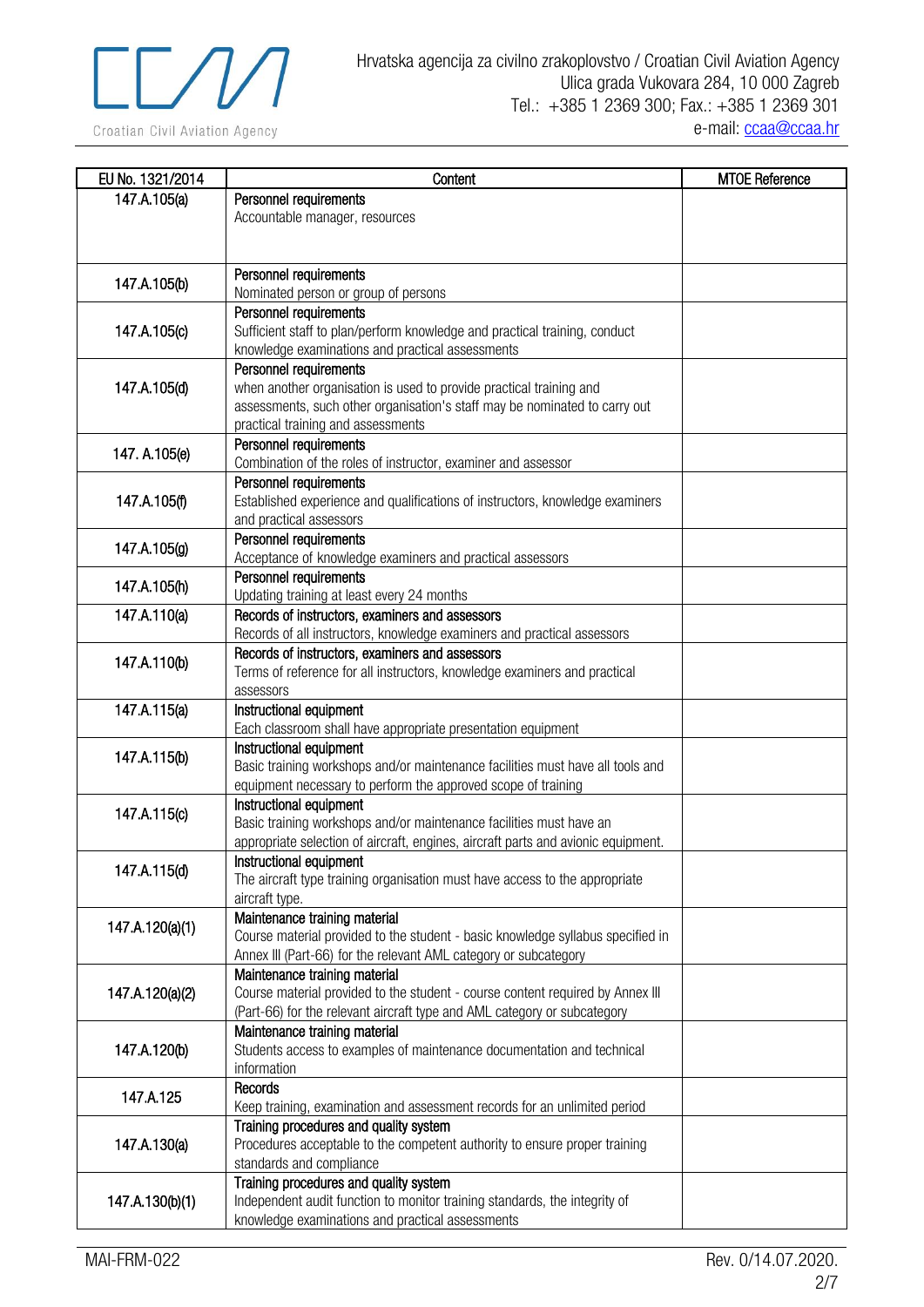

| EU No. 1321/2014   | Content                                                                                                        | <b>MTOE Reference</b> |
|--------------------|----------------------------------------------------------------------------------------------------------------|-----------------------|
|                    | Training procedures and quality system                                                                         |                       |
| 147.A.130(b)(2)    | Feedback system of audit findings to the person(s) and ultimately to the                                       |                       |
|                    | accountable manager, corrective action                                                                         |                       |
| 147.A.135(a)       | Examinations                                                                                                   |                       |
|                    | Examination staff shall ensure the security of all questions                                                   |                       |
| 147.A.135(b)       | Examinations                                                                                                   |                       |
|                    | Students cheating during a knowledge examination                                                               |                       |
| 147.A.135(c)       | Examinations                                                                                                   |                       |
|                    | Examiner found providing question answers                                                                      |                       |
| 147.A.140(a)(1)    | Maintenance training organisation exposition                                                                   |                       |
|                    | Statement signed by the accountable manager                                                                    |                       |
| 147.A.140(a)(2)    | Maintenance training organisation exposition                                                                   |                       |
|                    | Titles and names of the nominated persons                                                                      |                       |
| 147.A.140(a)(3)    | Maintenance training organisation exposition                                                                   |                       |
|                    | Duties and responsibilities of the nominated persons                                                           |                       |
| 147.A.140(a)(4)    | Maintenance training organisation exposition<br>Organisation chart showing associated chains of responsibility |                       |
| 147.A.140(a)(5)    | Maintenance training organisation exposition                                                                   |                       |
|                    | List of the training instructors, knowledge examiners and practical assessors                                  |                       |
|                    | Maintenance training organisation exposition                                                                   |                       |
| 147.A.140(a)(6)    | General description of the training and examination facilities                                                 |                       |
|                    | Maintenance training organisation exposition                                                                   |                       |
| 147.A.140(a)(7)    | List of the maintenance training courses                                                                       |                       |
|                    | Maintenance training organisation exposition                                                                   |                       |
| 147.A.140(a)(8)    | MTOE amendment procedure                                                                                       |                       |
|                    | Maintenance training organisation exposition                                                                   |                       |
| 147.A.140(a)(9)    | Procedures, as required by point 147.A.130(a).                                                                 |                       |
| 147.A.140(a)(10)   | Maintenance training organisation exposition                                                                   |                       |
|                    | MTOE control procedure, as required by 147.A.145(c),                                                           |                       |
| 147.A.140(a)(11)   | Maintenance training organisation exposition                                                                   |                       |
|                    | List of the locations pursuant to point 147.A.145(b)                                                           |                       |
| 147.A.140(a)(12)   | Maintenance training organisation exposition                                                                   |                       |
|                    | List of organisations, if appropriate, as specified in point 147.A.145(d)                                      |                       |
| 147.A.140(b)       | Maintenance training organisation exposition                                                                   |                       |
|                    | MTOE and any subsequent amendments approved by the competent authority                                         |                       |
| 147.A.140(c)       | Maintenance training organisation exposition                                                                   |                       |
|                    | Minor amendments - indirect approval<br>Privileges of the maintenance training organisation                    |                       |
| 147.A.145(a)(i)    | MTO may carry out basic training courses to the Annex III (Part-66) syllabus                                   |                       |
|                    | Privileges of the maintenance training organisation                                                            |                       |
| 147.A.145(a)(ii)   | MTO may carry out aircraft type/task training courses in accordance with Annex                                 |                       |
|                    | III (Part-66)                                                                                                  |                       |
|                    | Privileges of the maintenance training organisation                                                            |                       |
| 147.A.145(a)(iii)  | MTO may carry out examination of students who attended the basic or aircraft                                   |                       |
|                    | type training course at MTO                                                                                    |                       |
|                    | Privileges of the maintenance training organisation                                                            |                       |
| 147.A.145(a)(iv)   | MTO may carry out examination of students who did not attend the aircraft type                                 |                       |
|                    | training course at MTO                                                                                         |                       |
|                    | Privileges of the maintenance training organisation                                                            |                       |
| 147.A.145(a)(v)(1) | MTO may carry out examination of students who did not attend the basic                                         |                       |
|                    | training course at the maintenance training organisation, if examination is                                    |                       |
|                    | conducted at one of the locations identified in the approval certificate                                       |                       |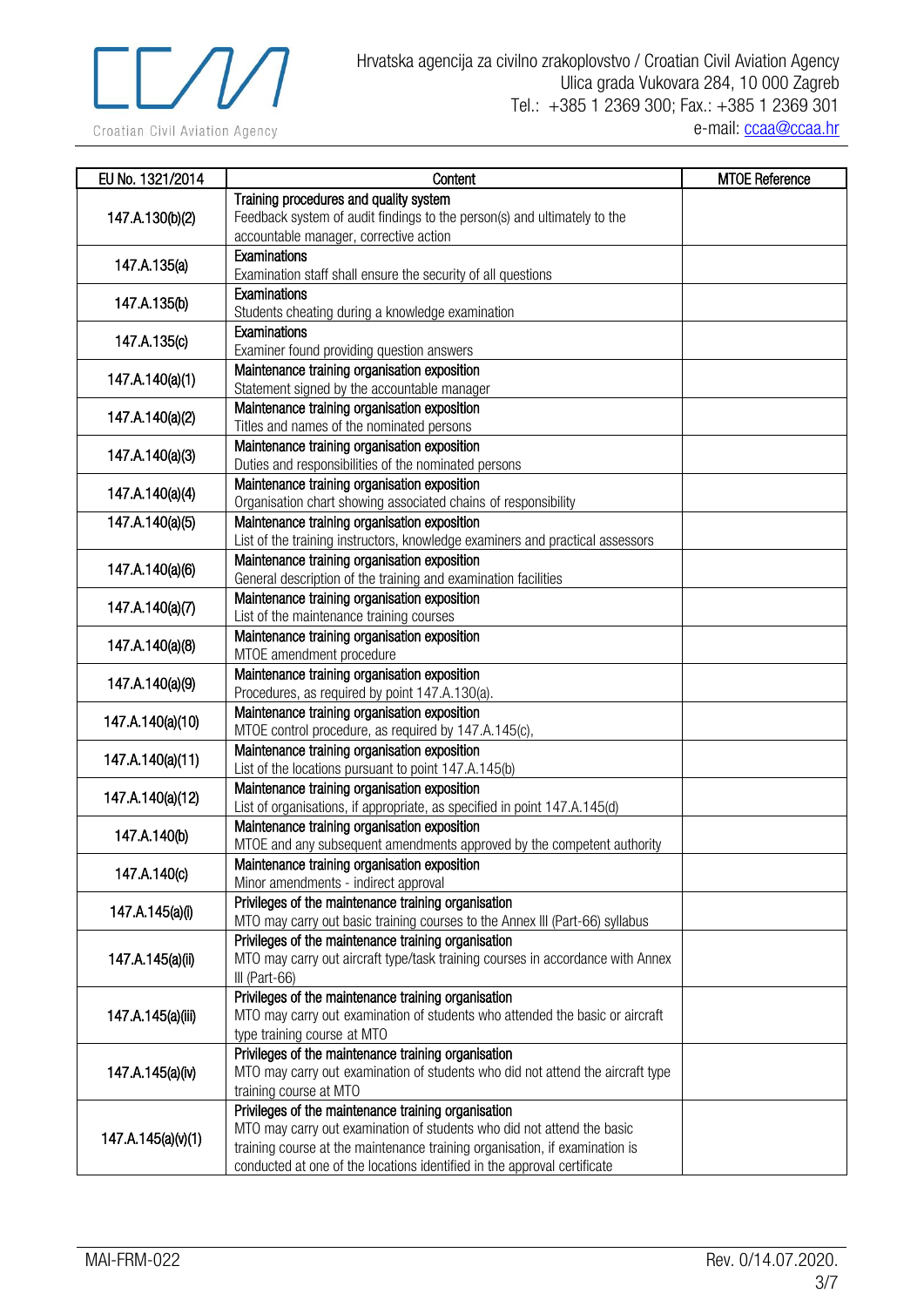

| EU No. 1321/2014   | Content                                                                                                               | <b>MTOE Reference</b> |
|--------------------|-----------------------------------------------------------------------------------------------------------------------|-----------------------|
|                    | Privileges of the maintenance training organisation                                                                   |                       |
|                    | if performed at locations not identified in the approval certificate, as permitted                                    |                       |
|                    | by points (b) and (c), either                                                                                         |                       |
| 147.A.145(a)(v)(2) | - the examination is provided through a European Central Question Bank                                                |                       |
|                    | (ECQB), or                                                                                                            |                       |
|                    | - in the absence of an ECQB, the competent authority selects the questions<br>for the examination;                    |                       |
|                    | Privileges of the maintenance training organisation                                                                   |                       |
|                    | MTO will issue of certificates in accordance with Appendix III following                                              |                       |
| 147.A.145(a)(vi)   | successful completion of the approved basic or aircraft type training courses                                         |                       |
|                    | and examinations                                                                                                      |                       |
|                    | Privileges of the maintenance training organisation                                                                   |                       |
| 147.A.145(b)       | Training, knowledge examinations and practical assessments carried out at the                                         |                       |
|                    | locations identified in the approval certificate and/or at any location specified in                                  |                       |
|                    | <b>MTOE</b>                                                                                                           |                       |
|                    | Privileges of the maintenance training organisation                                                                   |                       |
| 147.A.145(c)       | Controlled procedure for training, examination and practical assessment carried<br>at locations not specified in MTOE |                       |
|                    | Privileges of the maintenance training organisation                                                                   |                       |
| 147.A.145(d)(1)    | Subcontract the conduct of basic theoretical training, type training and related                                      |                       |
|                    | examinations                                                                                                          |                       |
|                    | Privileges of the maintenance training organisation                                                                   |                       |
| 147.A.145(d)(2)    | Subcontracting of basic theoretical training and examination is limited to Annex                                      |                       |
|                    | III (Part-66), Appendix I, Modules 1, 2, 3, 4, 5, 6, 8, 9 and 10.                                                     |                       |
|                    | Privileges of the maintenance training organisation                                                                   |                       |
| 147.A.145(d)(3)    | subcontracting of type training and examination is limited to powerplant and                                          |                       |
|                    | avionics systems                                                                                                      |                       |
|                    | Privileges of the maintenance training organisation                                                                   |                       |
| 147.A.145(e)       | Organisation may not be approved to conduct examinations unless approved to<br>conduct the corresponding training     |                       |
|                    | Privileges of the maintenance training organisation                                                                   |                       |
| 147.A.145(f)       | Organisation is approved to provide type examination in the cases where type                                          |                       |
|                    | training is not required.                                                                                             |                       |
|                    | Changes to the maintenance training organisation                                                                      |                       |
| 147.A.150(a)       | MTO shall notify the CCAA of any proposed changes to the organisation that                                            |                       |
|                    | affect the approval before any such change takes place                                                                |                       |
|                    | Changes to the maintenance training organisation                                                                      |                       |
| 147.A.150(b)       | CCAA may prescribe the conditions under which the maintenance training                                                |                       |
|                    | organisation may operate during such changes<br>Changes to the maintenance training organisation                      |                       |
| 147.A.150(c)       | Failure to inform the CCAA of such changes may result in suspension or                                                |                       |
|                    | revocation of the maintenance training organisation approval certificate                                              |                       |
|                    | <b>Continued validity</b>                                                                                             |                       |
| 147.A.155(a)(1)    | Approval is valid if organisation remaining in compliance with Part-147                                               |                       |
|                    | <b>Continued validity</b>                                                                                             |                       |
| 147.A.155(a)(2)    | Approval is valid if CCAA being granted access to the organisation                                                    |                       |
| 147.A.155(a)(3)    | Continued validity                                                                                                    |                       |
|                    | Approval is valid if certificate not being surrendered or revoked                                                     |                       |
| 147.A.155(b)       | Continued validity                                                                                                    |                       |
|                    | Upon surrender or revocation, the approval shall be returned to the CCAA                                              |                       |
| 147.A.160(a)       | <b>Findings</b><br>Level 1 finding                                                                                    |                       |
|                    | <b>Findings</b>                                                                                                       |                       |
| 147.A.160(b)       | Level 2 finding                                                                                                       |                       |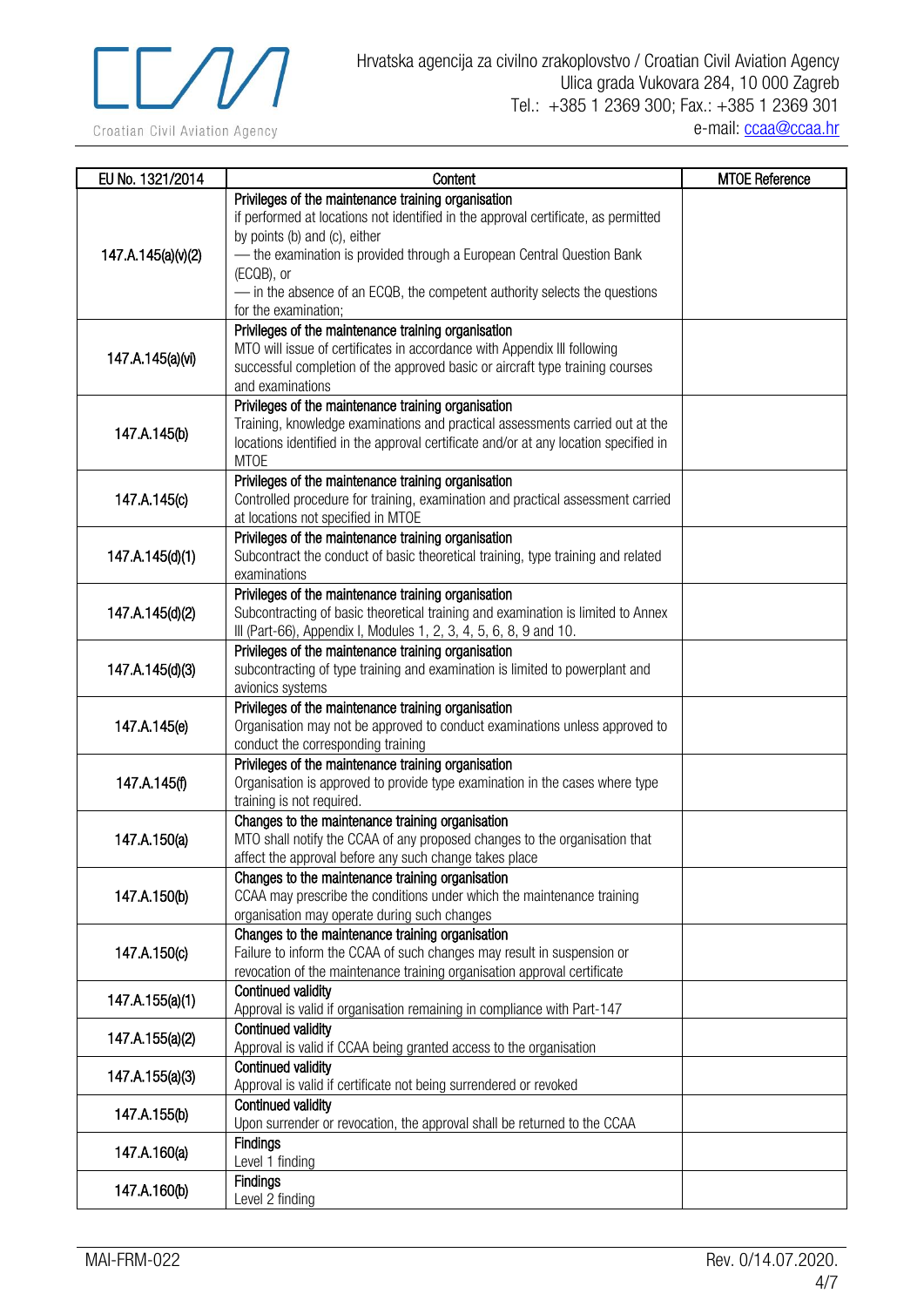

| EU No. 1321/2014 | Content                                                                                                                                                                                                                                                                                                                                                             | <b>MTOE Reference</b> |
|------------------|---------------------------------------------------------------------------------------------------------------------------------------------------------------------------------------------------------------------------------------------------------------------------------------------------------------------------------------------------------------------|-----------------------|
| 147.A.160(c)     | <b>Findings</b><br>Corrective action plan and demonstrate corrective action to the satisfaction of<br>the CCAA within a period agreed                                                                                                                                                                                                                               |                       |
| 147.A.200(a)     | The approved basic training course<br>Basic training course consists of knowledge training, knowledge examination,<br>practical training and a practical assessment                                                                                                                                                                                                 |                       |
| 147.A.200(b)     | The approved basic training course<br>Knowledge training element covers the subject matter for a category or<br>subcategory AML as specified in Annex III (Part-66)                                                                                                                                                                                                 |                       |
| 147.A.200(c)     | The approved basic training course<br>Knowledge examination element shall cover a representative cross section of<br>subject matter                                                                                                                                                                                                                                 |                       |
| 147.A.200(d)     | The approved basic training course<br>Practical training element covers the practical use of common<br>tooling/equipment, the disassembly/assembly of a representative selection of<br>aircraft parts and the participation in representative maintenance activities<br>being carried out relevant to the particular Part-66 complete module                        |                       |
| 147.A.200(e)     | The approved basic training course<br>Practical assessment element shall cover the practical training and determine<br>whether the student is competent at using tools and equipment and working in<br>accordance with maintenance manuals                                                                                                                          |                       |
| 147.A.200(f)     | The approved basic training course<br>Ambiguous maintenance data                                                                                                                                                                                                                                                                                                    |                       |
| 147.A.200(g)     | The approved basic training course<br>Modification of maintenance instruction, CDCCL                                                                                                                                                                                                                                                                                |                       |
| 147.A.205(a)     | Basic knowledge examinations<br>Basic knowledge examinations are in accordance with the standard defined in<br>Annex III (Part-66).                                                                                                                                                                                                                                 |                       |
| 147.A.205(b)     | Basic knowledge examinations<br>Basic knowledge examinations are conducted without the use of training notes.                                                                                                                                                                                                                                                       |                       |
| 147.A.205(c)     | Basic knowledge examinations<br>Basic knowledge examinations cover a representative cross section of subjects<br>from the particular module of training completed in accordance with Annex III<br>(Part-66).                                                                                                                                                        |                       |
| 147.A.300        | Aircraft type/task training<br>AMO approved to carry out Annex III (Part-66) aircraft type and/or task training<br>subject to compliance with the standard specified in point 66.A.45.                                                                                                                                                                              |                       |
| 147.A.305        | Aircraft type examinations and task assessments<br>AMO approved in accordance with point 147.A.300 to conduct aircraft type<br>training shall conduct the aircraft type examinations or aircraft task<br>assessments specified in Annex III (Part-66) subject to compliance with the<br>aircraft type and/or task standard specified in point 66.A.45 of (Part-66). |                       |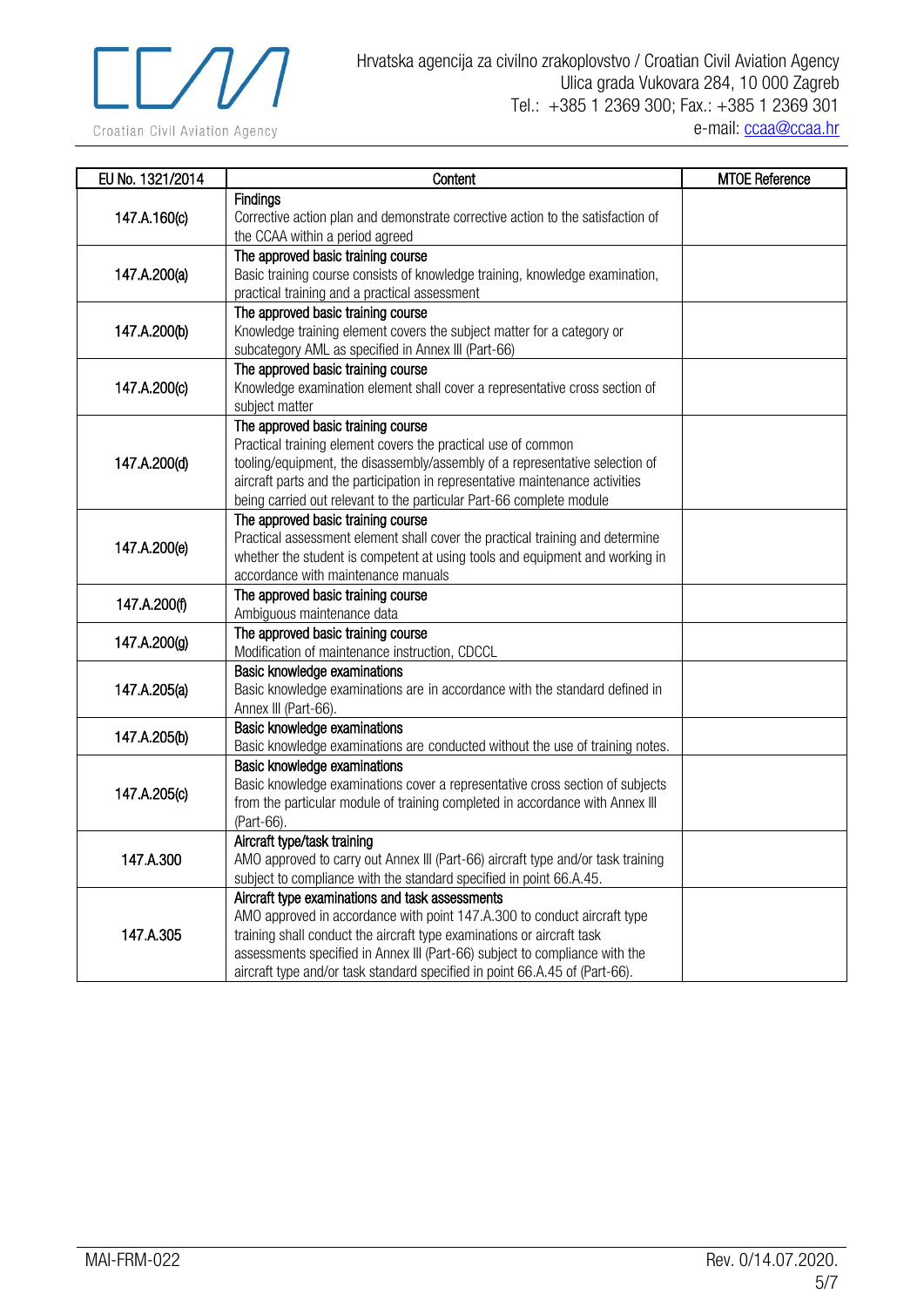

| EU No. 1321/2014                                                                                                                                                                                                  | MTOE reference |
|-------------------------------------------------------------------------------------------------------------------------------------------------------------------------------------------------------------------|----------------|
| Whilst this format is recommended, it is not mandatory to assemble the MTOE in this manner as long<br>as a cross-reference index is included in the MTOE as an Appendix and the Part 1 items remain in<br>Part 1. |                |
| <b>PART 1 - MANAGEMENT</b>                                                                                                                                                                                        |                |
| 1.1 Corporate commitment by the accountable manager.                                                                                                                                                              |                |
| 1.2 Management personnel                                                                                                                                                                                          |                |
| 1.3 Duties and responsibilities of management personnel, instructors, knowledge examiners and<br>practical assessor                                                                                               |                |
| 1.4 Management personnel organisation chart                                                                                                                                                                       |                |
| 1.5 List of instructional and examination staff<br>Note: A separate document may be referenced                                                                                                                    |                |
| 1.6 List of approved addresses                                                                                                                                                                                    |                |
| 1.7 List of sub-contractors as per 147.A.145(d)                                                                                                                                                                   |                |
| 1.8 General description of facilities at paragraph 1.6 addresses                                                                                                                                                  |                |
| 1.9 Specific list of courses and type examinations approved by the competent authority                                                                                                                            |                |
| 1.10 Notification procedures regarding changes to organisation                                                                                                                                                    |                |
| 1.11 Exposition and associated manuals amendment procedure                                                                                                                                                        |                |
| <b>PART 2 - TRAINING AND EXAMINATION PROCEDURES</b>                                                                                                                                                               |                |
| 2.1 Organisation of courses                                                                                                                                                                                       |                |
| 2.2 Preparation of course material                                                                                                                                                                                |                |
| 2.3 Preparation of classrooms and equipment                                                                                                                                                                       |                |
| 2.4 Preparation of workshops/maintenance facilities and equipment                                                                                                                                                 |                |
| 2.5 Conduct of theoretical training & practical training (during basic knowledge training and type/task<br>training)                                                                                              |                |
| 2.6 Records of training carried out                                                                                                                                                                               |                |
| 2.7 Storage of training records                                                                                                                                                                                   |                |
| 2.8 Training at locations not listed in paragraph 1.6                                                                                                                                                             |                |
| 2.9 Organisation of examinations                                                                                                                                                                                  |                |
| 2.10 Security and preparation of examination material                                                                                                                                                             |                |